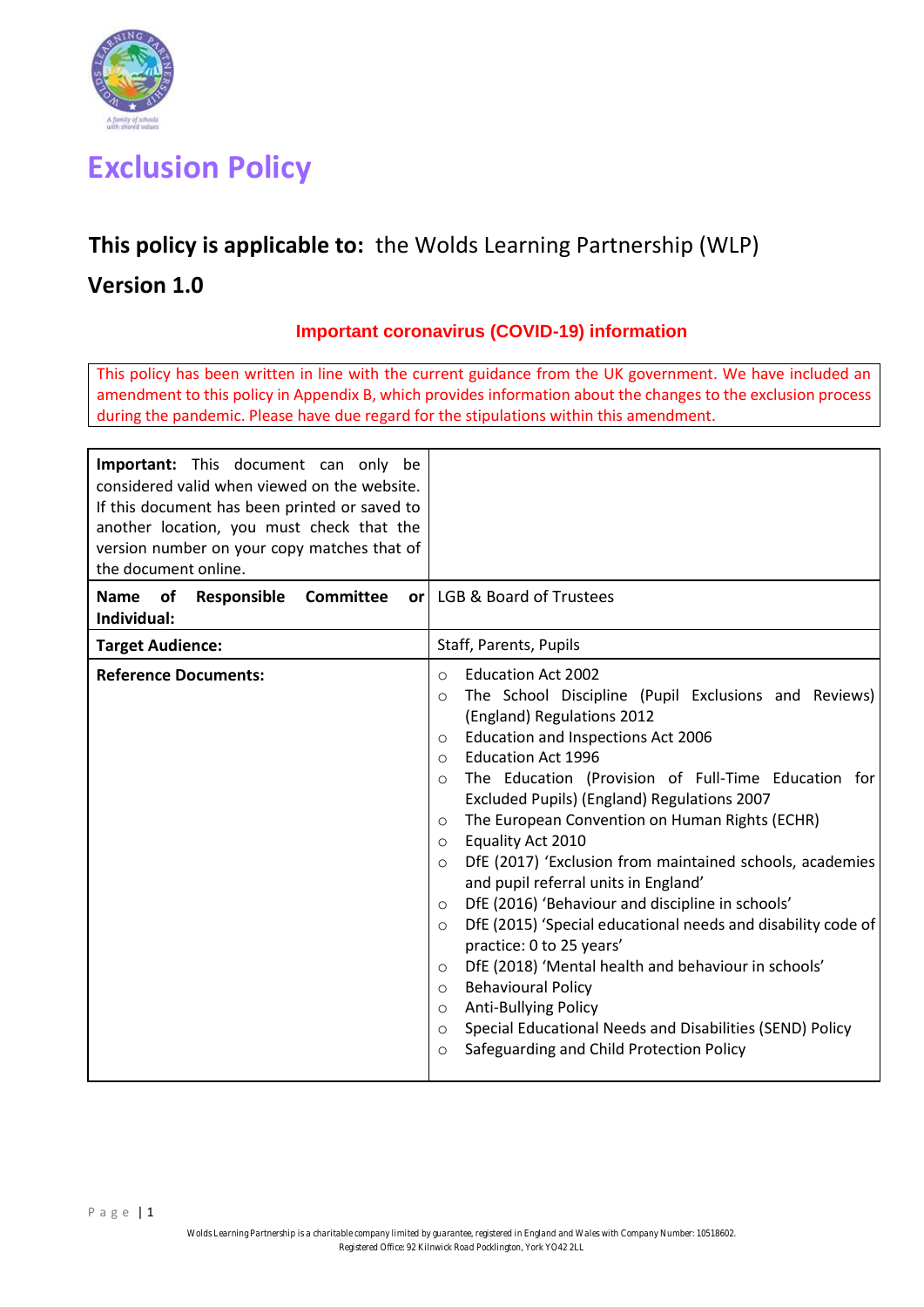

## **1. Introduction**

The Wolds Learning Partnership (WLP) understands that good behaviour and discipline is essential for promoting a high-quality education.

Amongst other disciplinary sanctions, the Trust recognises that exclusion of pupils may be necessary where there has been a serious breach, or consistent breaches, of the school's Behavioural Policy. Excluding a pupil may also be required in instances where allowing the pupil to remain in school would be damaging to the education and welfare of themselves or others; in all cases, excluding pupils should only be used as a means of last resort.

## **2. Aims**

The Trust is committed to following all statutory exclusions procedures to ensure that every child receives an education in a safe and caring environment.

Only the Headteacher/Head of School can exclude a pupil from school. A permanent exclusion will be taken as a last resort.

The Trust is aware that off-rolling is unlawful. Ofsted defines off-rolling as:

*"…the practice of removing a pupil from the school roll without a formal, permanent exclusion or by encouraging a parent to remove their child from the school roll, when the removal is primarily in the interests of the school rather than in the best interests of the pupil."*

A decision to exclude a pupil will be taken only:

- In response to serious or persistent breaches of the school's behaviour policy
- If allowing the pupil to remain in school would seriously harm the education or welfare of others

The WLP will ensure that:

- The exclusions process is applied fairly and consistently
- The exclusions process clearly defines the legal responsibilities of the Trust, Headteachers/Head of Schools, Governors and the Local Authority to ensure that they are dealt with both fairly and lawfully, and in line with DfE statutory guidance.

## **3. Legislation and statutory guidance**

- This policy has due regard to the related statutory legislation including, but not limited to, the following:
	- o Education Act 2002
	- o The School Discipline (Pupil Exclusions and Reviews) (England) Regulations 2012
	- o Education and Inspections Act 2006
	- o Education Act 1996
	- o The Education (Provision of Full-Time Education for Excluded Pupils) (England) Regulations 2007
	- o The European Convention on Human Rights (ECHR)
	- o Equality Act 2010
- This policy also has due regard to statutory and non-statutory guidance, including, but not limited to, the following:
	- $\circ$  DfE (2017) 'Exclusion from maintained schools, academies and pupil referral units in England'
	- o DfE (2016) 'Behaviour and discipline in schools'
	- o DfE (2015) 'Special educational needs and disability code of practice: 0 to 25 years'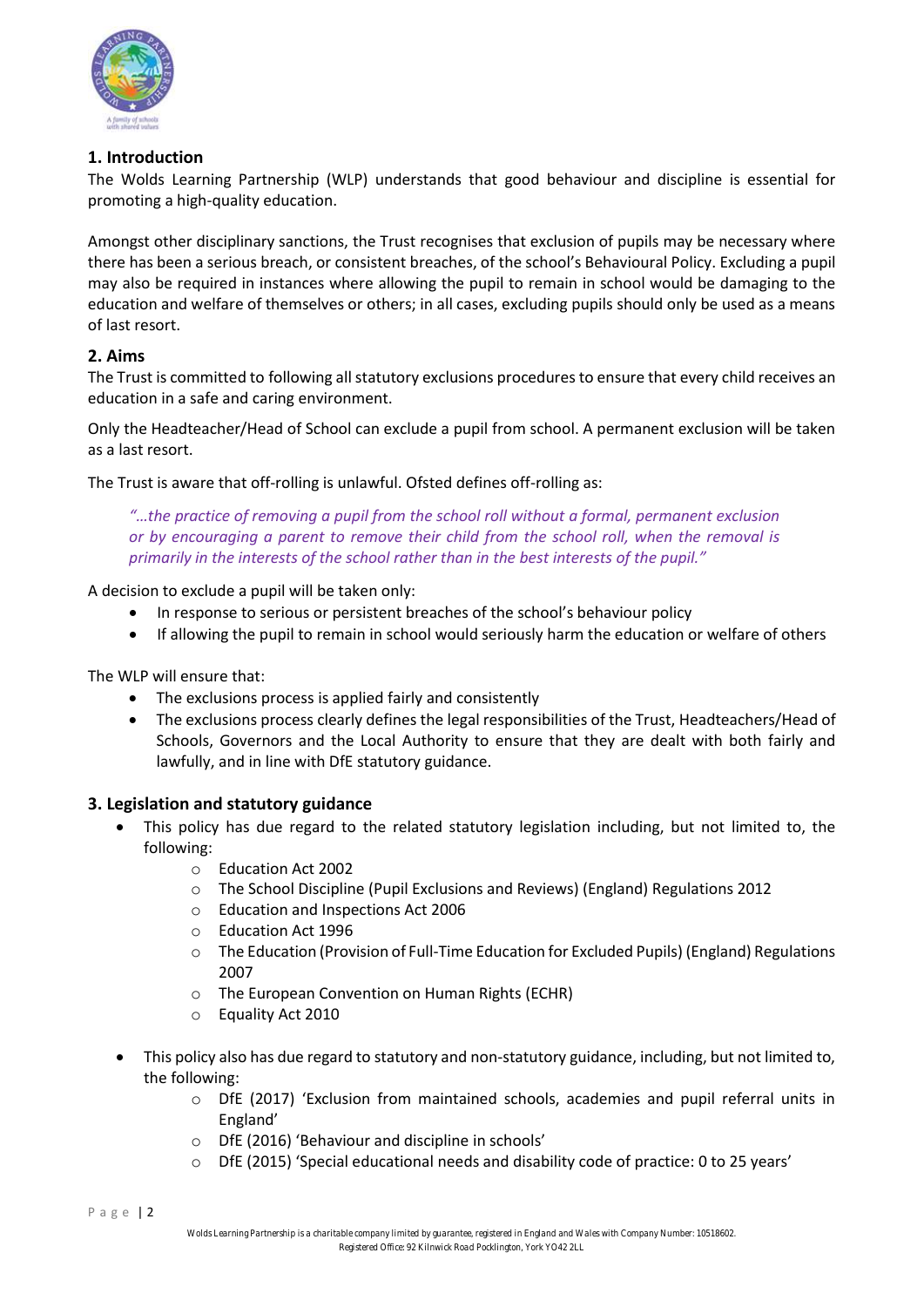

- o DfE (2018) 'Mental health and behaviour in schools'
- This policy will be implemented in conjunction with the following Trust/school policies and procedures:
	- o Behavioural Policy
	- o Anti-Bullying Policy
	- o Special Educational Needs and Disabilities (SEND) Policy
	- o Safeguarding and Child Protection Policy

## **4. Definition**

For the purposes of exclusions, school day is defined as any day on which there is a school session; one day equals two sessions. Therefore, staff training days do not count as a school day.

## **5. Roles and responsibilities**

## **The Headteacher/Head of School is responsible for:**

- Implementing good levels of discipline to ensure all pupils can benefit from the opportunities provided by education and to minimise potential exclusions.
- Applying the civil standard of proof when establishing the facts in relation to an exclusion.
- Complying with their statutory duties in relation to pupils with SEND when administering the exclusion process, as outlined in the Special Educational Needs and Disability (SEND) Policy.
- Considering any contributing factors that are identified after an incident of poor behaviour has occurred, e.g. if a pupil has suffered bereavement, bullying or has a mental health issue.
- Considering the use of a multi-agency assessment for a pupil who demonstrates persistent disruptive behaviour.
- Reviewing the effectiveness of exclusions as a sanction, e.g. if a pupil has received multiple exclusions or is approaching the legal limit for exclusions in an academic year.
- Considering what extra support may be needed to identify and address the needs of individual pupils, particularly those with SEND, eligible for FSM, LAC and those from certain ethnic groups.
- Engaging effectively with parents in supporting the behaviour of pupils with additional needs.
- Determining whether a pupil will be excluded on disciplinary grounds.
- Withdrawing any exclusions that have not been reviewed by Governor representatives, where appropriate.
- Ensuring any decision to exclude is lawful<sup>1</sup> rational, reasonable, fair and proportionate.
- Complying with the requirements of the Equality Act 2010 when deciding whether to exclude a pupil.
- Ensuring they have considered their legal duty of care when sending a pupil home following an exclusion.
- Making the decision to exclude based on the evidence available at the time, regardless of any police investigation and/or criminal proceedings.
- Ensuring that all information provided to parents is clear and easily understood.
- Notifying the Local Governing Body and LA of their decision to exclude a pupil where appropriate, as well as the pupil's home authority if required.
- Notifying the Local Governing Body once per term of any exclusions not already notified.
- Notifying a pupil's parents without delay where the decision is taken to exclude the pupil, including the days on which the parents must ensure the pupil is not present in a public place at any time during school hours, as well as any other necessary information statutorily required.
- Ensuring that all information provided to parents is clear and easily understood.

 $\overline{a}$ 

 $1$  with respect to the legislation relating directly to exclusions and a school' wider legal duties, including the European Convention on Human Rights and the Equality Act 2010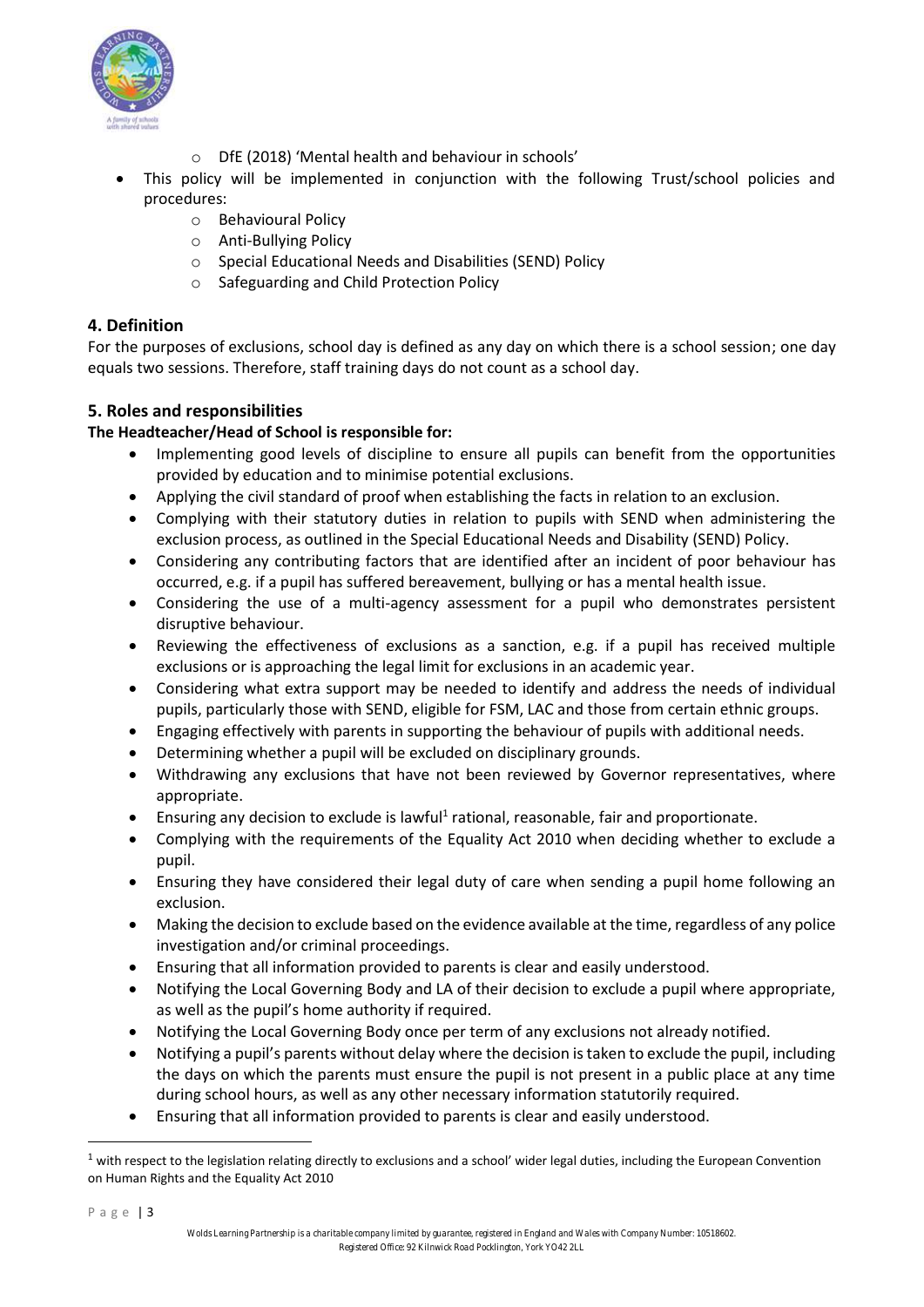

• Organising suitable work for excluded pupils where alternative provision cannot be arranged

## **The Governing Body Committee will:**

- Providing information to the Secretary of State and LA about any exclusions within the last 12 months.
- Ensure that suitable full-time education is arranged for any pupil of compulsory school age excluded on a fixed-term basis, from the sixth day.
- A sub-committee of at least three Local Governing Committee (LGC) members must be convened to conduct Exclusion Hearings. These members can come from across the Trust if three governors cannot be identified from the excluding school.
- Considering parents' representations about exclusions within 15 school days of receiving notice if the appropriate requirements are met.
- Where an exclusion would result in a pupil missing a public examination or test, considering the exclusion before this date.
- Considering whether it would be appropriate for a pupil to be permitted onto the school premises to sit the public examination or test.
- Arranging the representation meeting at a time and date convenient to all parties, but in compliance with the statutory time limits.
- Adhering to its responsibilities to consider the reinstatement of pupils.
- Considering the interests and circumstances of the excluded pupil, including the circumstances in which they were excluded, and have due regard to the interests of others at the school/Trust
- Using the civil standard of proof (based on the 'balance of probabilities', it is more than likely that the fact is true) when establishing the facts relating to an exclusion.
- Ensuring clear minutes are taken of the representation meeting.
- Noting the outcome of the representation meeting on the pupil's education record, along with copies of relevant papers for future reference.
- Notifying the pupil's parents, the Headteacher/Head of School and LA of its decision and the reasons for it, without delay.
- Where appropriate, informing parents of where to apply for an independent review panel.
- Informing parents of relevant sources of information.
- Ensuring a pupil's name is removed from the school admissions register, where appropriate.
- Reconvening within 10 school days to reconsider reinstatement of a pupil where directed to do so by the exclusions review panel.

## **The Clerk to the exclusions Review panel is responsible for:**

- Making reasonable efforts to inform the appropriate individuals that they are entitled to:
	- o Make written representations to the panel.
	- o Attend the hearing and make oral representations to the panel.
		- Be represented.
- Making reasonable efforts to circulate copies of relevant papers at least five school days before the review to all parties.
- Giving all parties details of those attending and their role, once the position is clear.
- Attending the review and ensuring that minutes are produced in accordance with instructions from the panel.

## **The Trust Board/Trust Clerk is responsible for:**

• Arranging for an independent review panel hearing to review the decision of the Local Governing Committee (LC) representatives not to reinstate a permanently excluded pupil where required.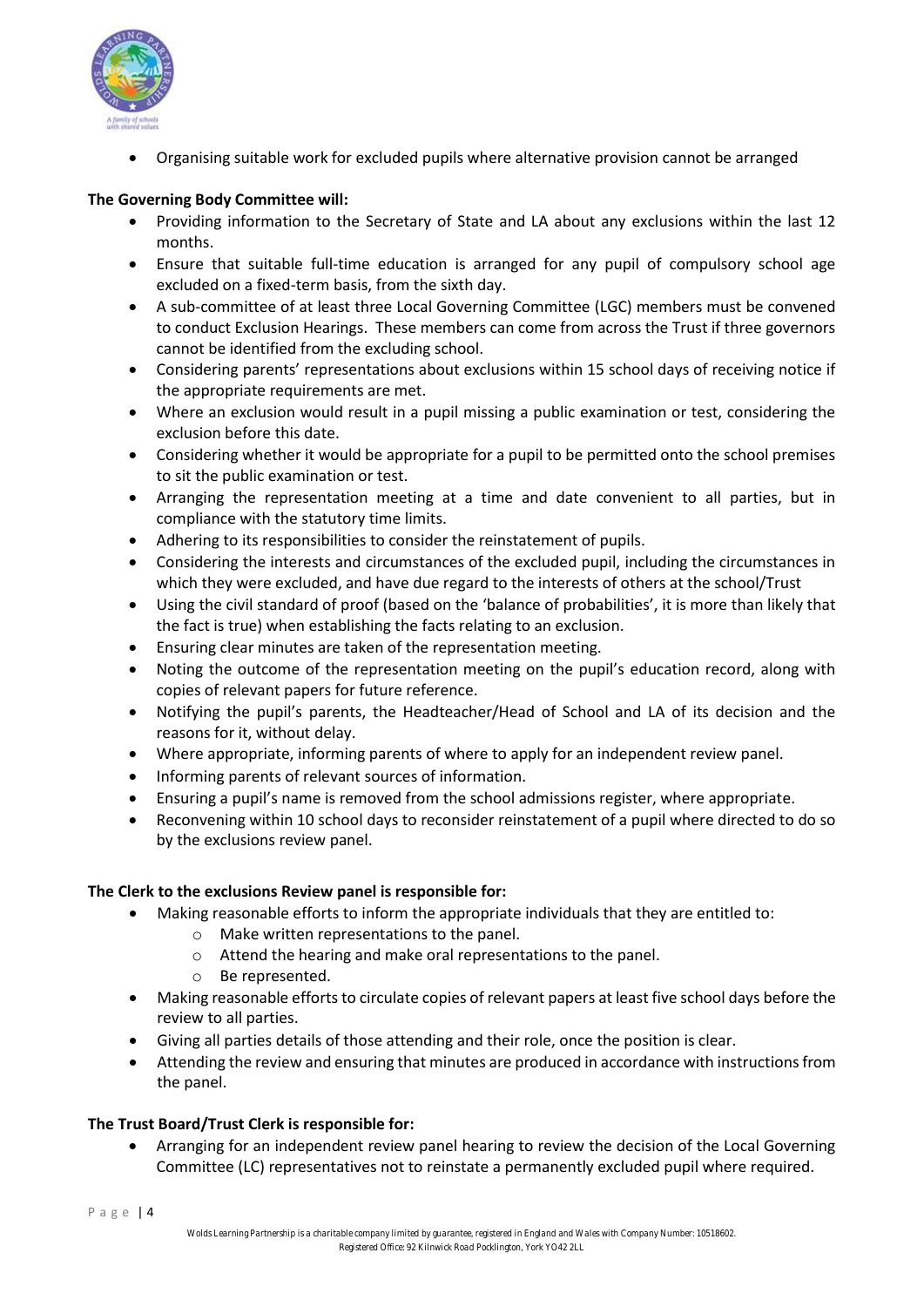

- Arranging the hearing without delay at a time, date and venue convenient for all parties.
- Ensuring the independent review panel consists of three or five members as appropriate, which represent the required categories.
- Appointing a clerk to provide advice to the panel and parties to the review on procedure, law and statutory guidance on exclusions.
- Ensuring all panel members and the clerk have received training within the two years prior to the date of the review.
- If requested by parents, appointing a SEND expert to attend the panel and covering the associated costs of this appointment.

## **The LA is responsible for**

- Having due regard to the relevant statutory guidance when carrying out its duties in relation to the education of Looked after Children (LAC).
- Arranging suitable full-time education for any pupil of compulsory school age excluded permanently, in coordination with the school/Trust
- Reviewing and reassessing pupils' needs in consultation with their parents where they have an Education Health Care (EHC) plan and are excluded permanently, with a view to identifying a new placement.

## **6. Grounds for exclusion**

The Trust schools will only exclude a pupil where it is absolutely necessary, and where all other possible disciplinary sanctions, as detailed in the school's/Trust's Behavioural Policy, have failed to be successful.

- The following examples of behaviour may underline the school's decision to exclude a pupil:
	- $\circ$  Any incident which poses a risk to other pupils or members of staff, e.g. bringing a weapon onto the premises
	- o Any incident which breaches the law
	- o Persistent and severe bullying
	- o Verbal and physical abuse
	- o Constant disruption
	- $\circ$  A single, serious and major incident, e.g. serious assault on another individual leading to injury
- Pupils can be excluded on a fixed-period basis, i.e. up to 45 school days within a year, or permanently. Similarly, pupils can be permanently excluded following a fixed-period exclusion, where further evidence is presented.
- In all cases, the Headteacher/Head of School, will decide which exclusion period a pupil will be subject to, depending on what the circumstances warrant.

## **7. The Headteacher/Head of School power to exclude**

- Only the Headteacher/Head of School, has the power to exclude a pupil from the school, and is able to decide whether this is on a fixed-period or permanent basis. All exclusions will only be issued on disciplinary grounds.
- The Headteacher/Head of School is able to exclude pupils from the premises where their behaviour is disruptive during lunchtime. All lunchtime exclusions will be counted as half of a school day.
- The Headteacher/Head of School is able to consider a pupil's disruptive behaviour outside of the school premises as grounds for exclusion.
- Any decision made to exclude a pupil will be lawful, proportionate and fair, with respect to legislation relating directly to exclusions and the school's wider legal duties, including the European Convention on Human Rights (ECHR).
- All exclusions will be formally recorded on the pupil information system.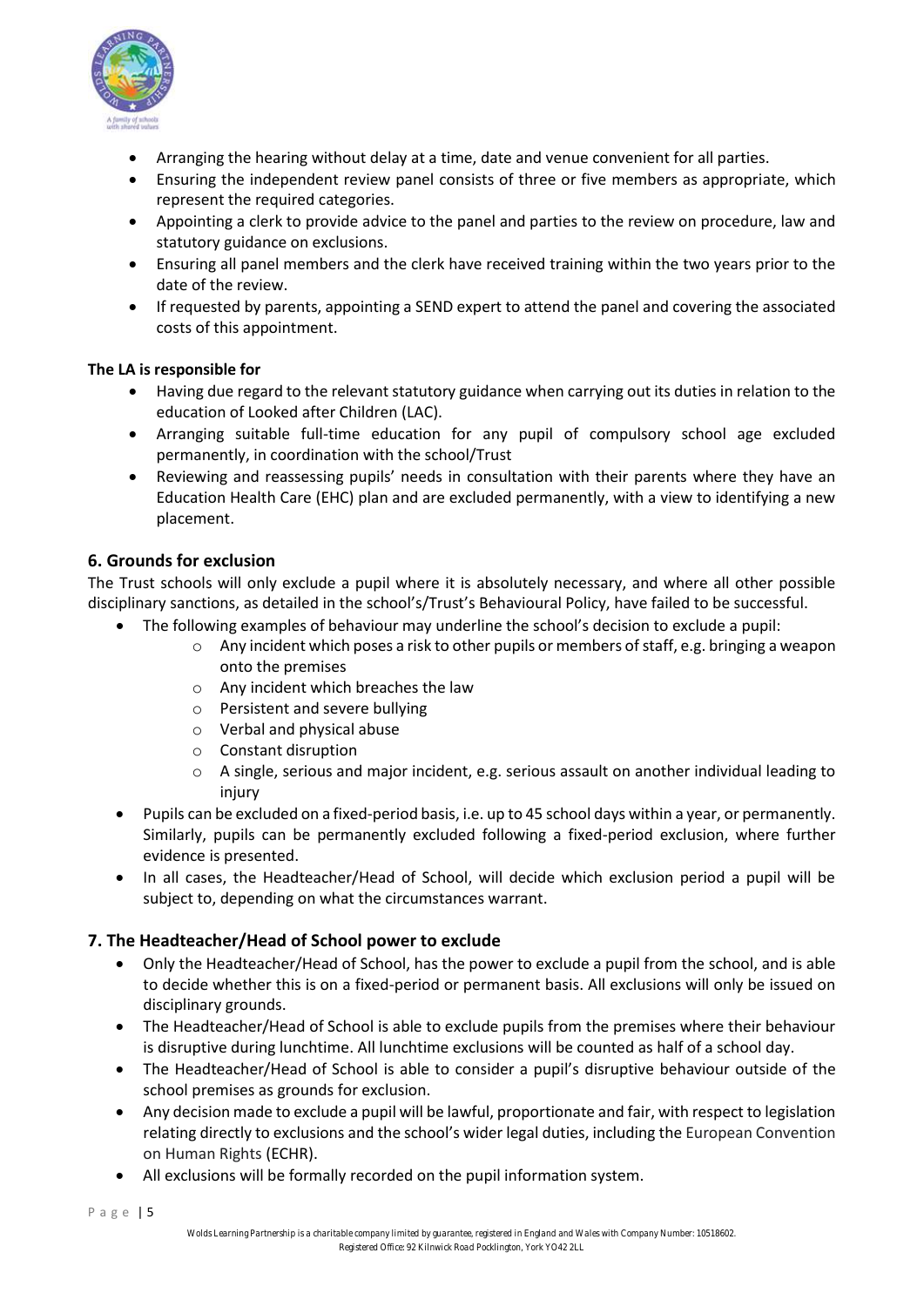

- When sending a pupil home following any exclusion, the Headteacher/Head of School will ensure that they exercise their duty of care at all times and will always inform the parents.
- The Headteacher/Head of School will apply the civil standard of proof when responding to the facts relating to an exclusion, i.e. that 'on the balance of probabilities' it is more likely than not that the facts are true.
- The Headteacher/Head of School may withdraw any exclusion that has not already been reviewed by the LGC.
- At all times, the Headteacher/Head of School will consider their legal duties under the Equality Act 2010 and the 'Special educational needs and disability code of practice: 0 to 25 years', ensuring that they do not discriminate on any grounds, e.g. race, sex, disability, and will not increase the severity of a pupil's exclusion on these grounds.
- The Headteacher/Head of School will not issue any 'informal' or 'unofficial' exclusions, e.g. sending a pupil home to 'cool-off', regardless of whether or not the parents have agreed to this.
- The Headteacher/Head of School will not use the threat of exclusion as a means of instructing parents to remove their child from the premises.

## **8. Factors to consider when excluding a pupil**

When considering the exclusion of a pupil, the Headteacher/Head of School will:

- Allow the pupil the opportunity to present their case.
- Consider any contributing factors that are identified after a case of poor behaviour has occurred, e.g. if the pupil's wellbeing has been compromised, or they have been subjected to bullying.
- Take into consideration whether the pupil has received multiple exclusions or is approaching the legal limit of 45 excluded days per school year, and whether exclusion is serving as an effective sanction.
- Consider early intervention to address underlying causes of disruptive behaviour, including liaising with external agencies, to assess pupils who demonstrate consistently poor behaviour.

The Headteacher/Head of School will consider what extra support may be available for vulnerable pupil groups whose exclusion rates are higher, to reduce their risk of exclusion, including the following:

- Looked After Children and previously Looked After Children
- Pupils eligible for FSM
- Pupils with SEND
- Certain ethnic groups

The Headteacher/Head of School will consider avoiding permanently exclusion for LAC pupils, pupils diagnosed as having Social, Emotional and Mental Health needs (SEMH) or pupils with an EHC plan.

Where any member of staff has concerns about a vulnerable pupil and their behaviour, they will report this using the schools pastoral monitoring system. The Headteacher/Head of School/SENCo or other nominated senior member of staff will instigate a multi-agency assessment to determine whether the behavioural issues might be a result of educational, mental health or other needs and vulnerabilities.

In accordance with the Equality Act 2010, under no circumstances will a pupil with identified SEND or diagnosed with SEMH issues be excluded without reasonable adjustments being considered.

Where a pupil with SEND or diagnosed SEMH issues is permanently excluded because of a SEND- or SEMHrelated need that could not be met at the school/Trust, detailed records will be kept highlighting that these pupils are closely tracked and showing that the school/Trust has a close relationship with the pupil's next destination.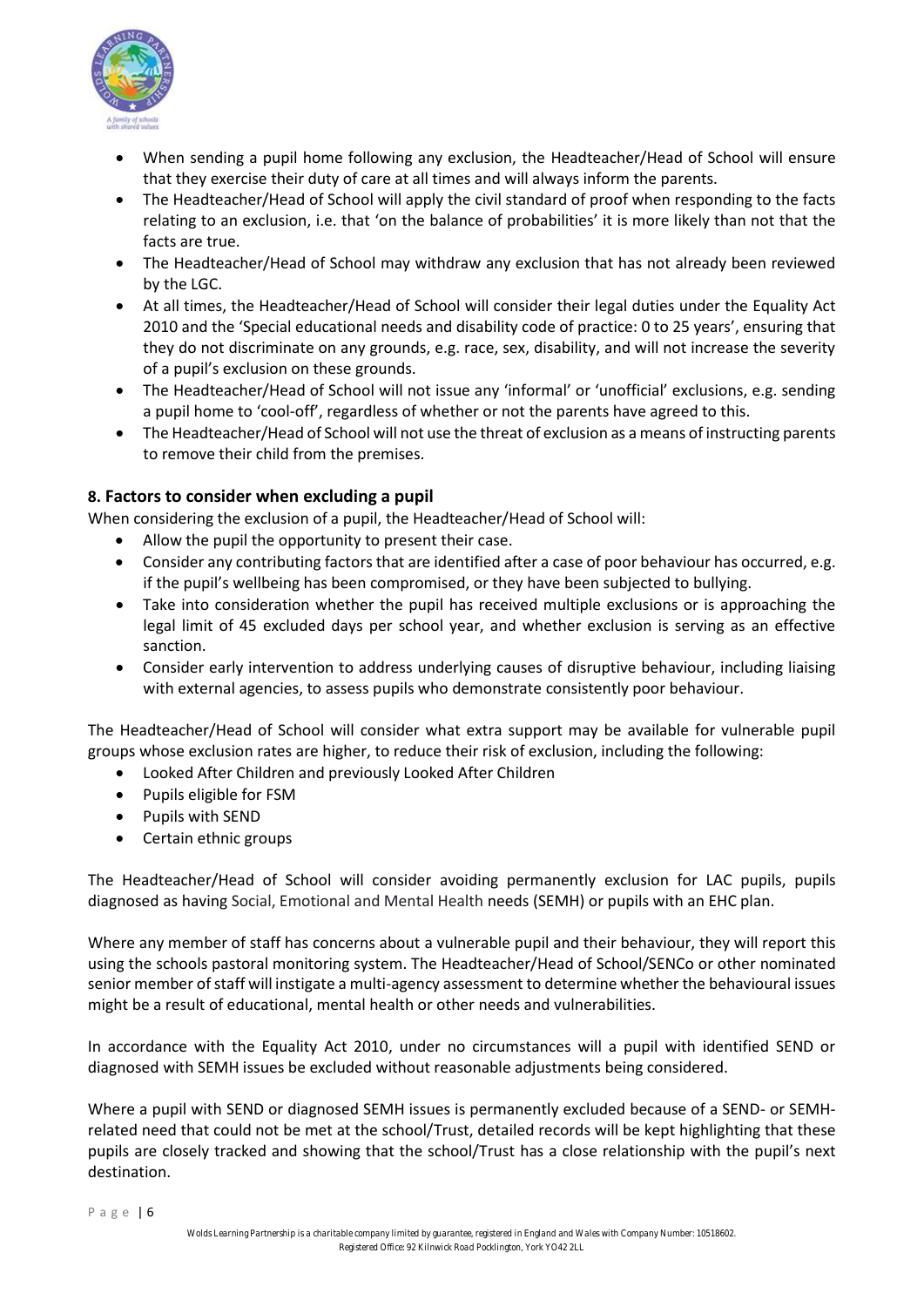

The Headteacher/Head of School/SENCo or other nominated senior member of staff will work in conjunction with the parents of any pupil with additional needs to establish the most effective support mechanisms.

## **9. Duty to inform parents**

Following the Headteacher/Head of School's decision to exclude a pupil, parents will be immediately informed, in person or by telephone, of the period of the exclusion and the reasons behind this.

The Headteacher/Head of School will inform the parents in writing (electronically if written permission has been received from the parents for notices to be sent this way) of the following:

- The reason(s) for the exclusion
- The length of the fixed-period exclusion or, for a permanent exclusion, the fact that it is permanent
- Their right to raise any representations about the exclusion to the LGC, including how the pupil will be involved in this and how the representations will be made
- Their right to attend a meeting where there is a legal requirement for the LGC to consider the exclusion, and the fact that they are able to bring an accompanying individual
- The arrangements that have been made for the pupil to continue their education prior to the organisation of any alternative provision, or the pupil's return to school
- Relevant sources of free, impartial information

Where the pupil is of compulsory school age, the Headteacher/Head of School or other nominated senior member of staff will inform the parents by the end of the afternoon session that:

• For the first five days of the exclusion (or until the start date of any alternative provision or the end of the exclusion where this is earlier), parents are legally required to ensure that their child is not present in a public place during school hours without justification, and that parents may receive a penalty fine if they fail to do so.

Where the Headteacher/Head of School/SENCo or other nominated senior member of staff has arranged alternative provision, they will also inform the parents of the following:

- The start and end date for any provision of full-time education
- The address at which the provision will take place
- Any information necessary for the pupil to identify the person they should report to on the starting date

Where the Headteacher/Head of School/SENCo or other nominated senior member of staff is unable to provide information on alternative provision by the end of the afternoon session, they will provide the information in a subsequent written notice without further delay, and within 48 hours of the pupil beginning the provision.

If the alternative provision is due to begin before the sixth day of the exclusion, the Headteacher/Head of School or other nominated senior member of staff is able to give less than 48 hours of notice, with parental consent.

If the Headteacher/Head of School has decided to exclude the pupil for a further fixed period following their original exclusion, or to permanently exclude them, they will notify the parents without delay and issue a new exclusion notice to parents.

## **10. Duty to inform the Local Governing Committee (LGC) and Local Authority (LA)**

The Headteacher/Head of School or other nominated senior member of staff will inform the Local Governing Committee and Local Authority without delay, of the following: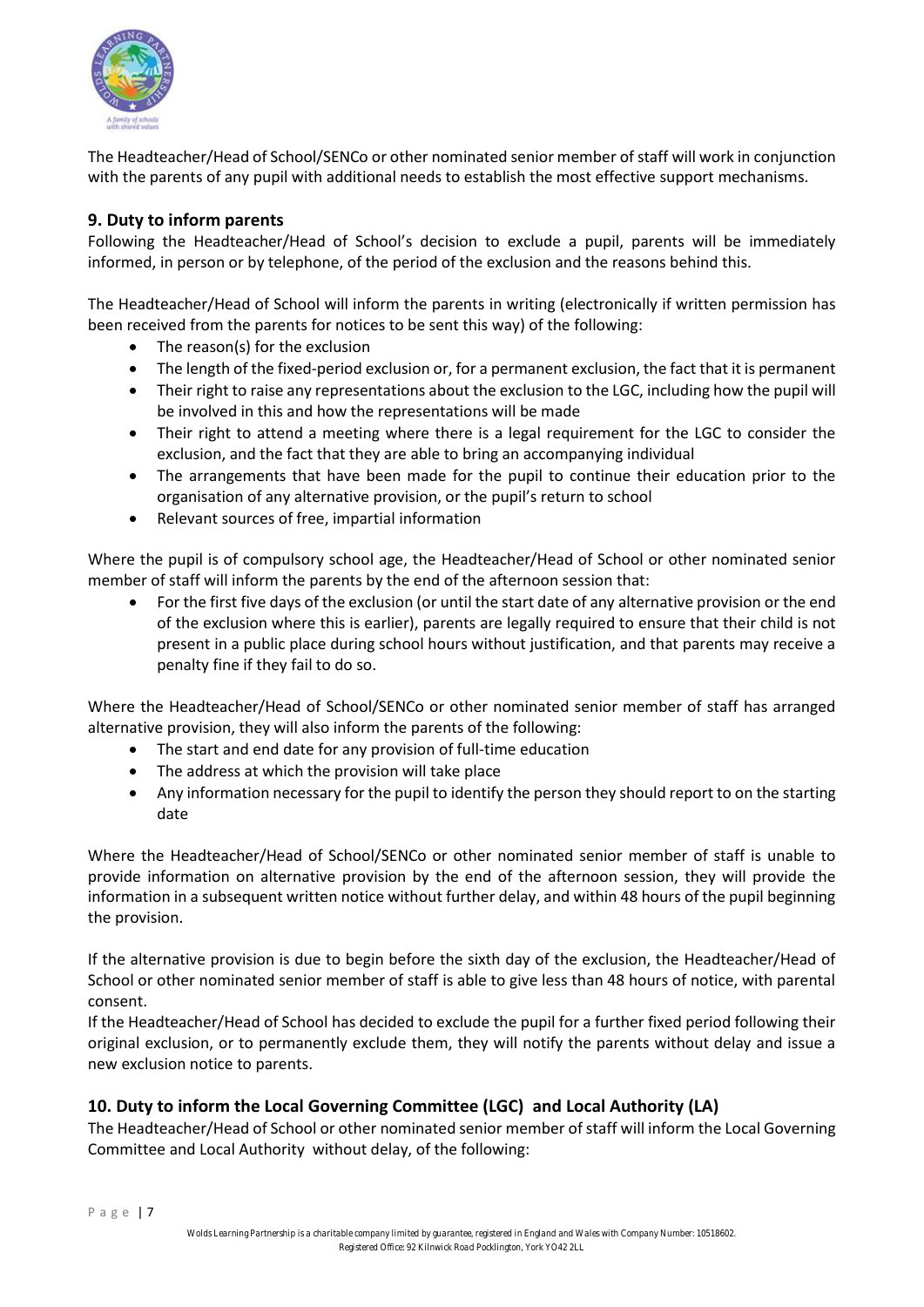

- Any permanent exclusions (including where a fixed-period exclusion is followed by a decision to permanently exclude the pupil)
- Any exclusions which would result in the pupil being excluded for more than five school days in a term (or more than 10 lunchtimes)
- Any exclusions which would result in the pupil being absent from an examination or national curriculum test

For any exclusions, other than those above, the Headteacher/Head of School/ or other nominated senior member of staff will notify the LGC/LA once per term. This information is included in the school census which the LA collects one per term.

All notifications to the LGC/LA will include the reasons for exclusion and the duration of any fixed-period exclusion.

If the pupil who is excluded lives outside the LA in which the school/Trust is located, the Headteacher/Head of School/ or other nominated senior member of staff will notify the pupil's 'home authority'.

## **11. Arranging education for excluded pupils**

For any fixed-period exclusions of more than five school days, the LGC will ensure that the school/Trust arrange suitable full-time education for the pupil, which will begin no later than the sixth day of exclusion.

Where a pupil receives consecutive fixed-period exclusions, these will be regarded as cumulative, and fulltime education will still have to be provided from the sixth day of exclusion.

For permanent exclusions, full-time education will also be provided for the pupil from the sixth day of exclusion.

The LGC will not ask the school to arrange full-time education for any pupil who is currently in their final year of compulsory education, and who does not have any further public examinations to sit.

The LGC is aware that it is beneficial to excluded pupils to begin their alternative education arrangements before the sixth day of exclusion. The LGC will ensure that the school/Trust always attempt to arrange alternative provision before the sixth day of exclusion.

Where it is not possible to arrange alternative provision during the first five days of exclusion, the school/Trust will ensure that they take reasonable steps to set and mark work for the excluded pupil.

If a pupil with SEND has been excluded, the LGC will ensure that:

- Any alternative provision is arranged in consultation with the pupil's parents, who are able to request preferences.
- When identifying alternative provision, any EHC plan is reviewed or the pupil's needs are reassessed, in consultation with the pupil's parents.

## **12. Considering exclusions**

The LGC representatives will consider any representations made by parents in regard to exclusions.

Parents and, where requested, a friend or representative and the Headteacher/Head of School will be invited to attend any consideration of exclusions and will be able to make representations. The Headteacher/Head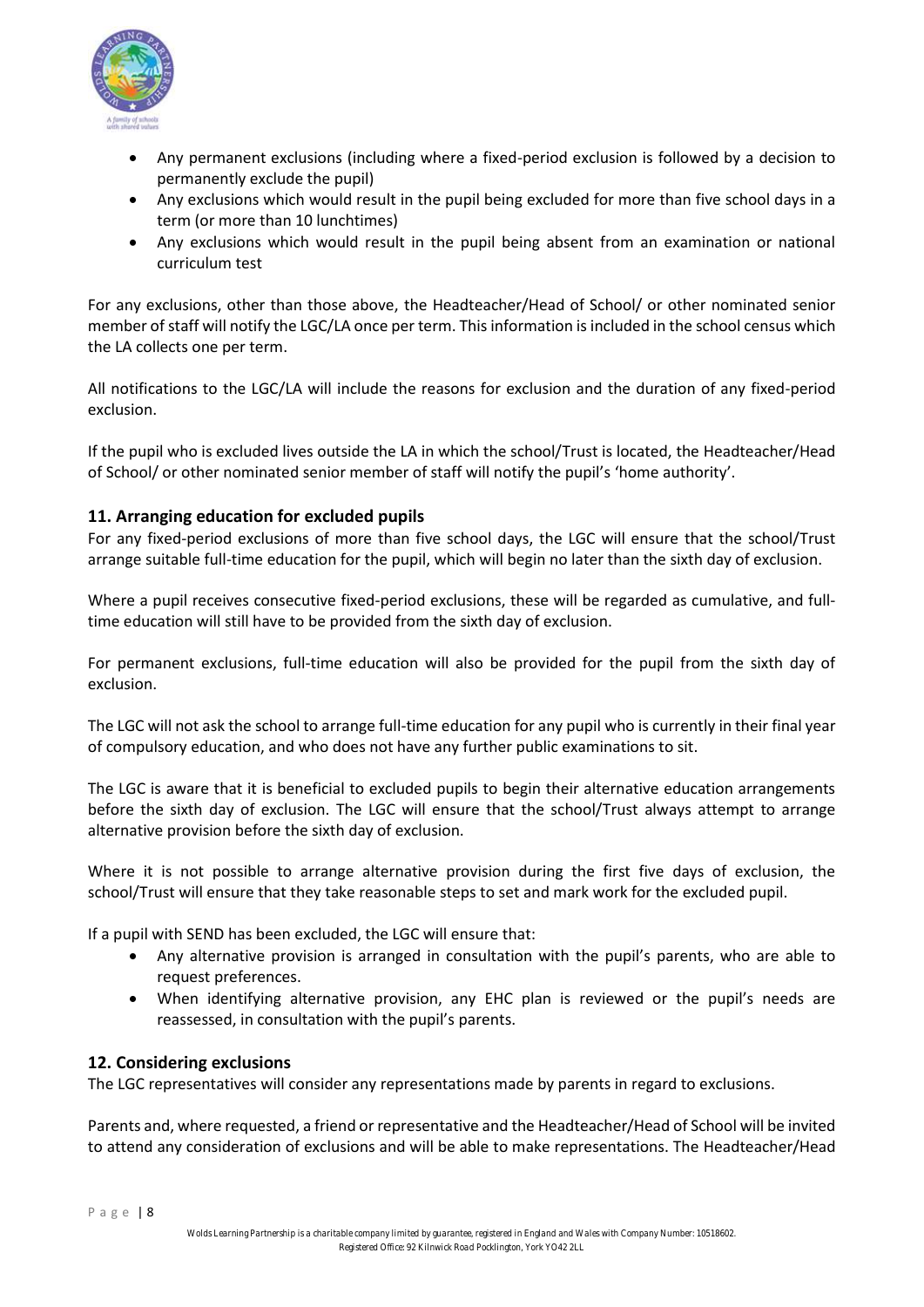

of School may also invite other members of staff to attend. The school/Trust does not have to invite a representative from the LA to the exclusion review, but they can choose to do so.

Any meeting to consider reinstatement of a pupil will be arranged at a date and time convenient for all parties, and in compliance with any statutory time limits.

The LGC representatives will consider the reinstatement of an excluded pupil, where:

- The exclusion is permanent.
- The exclusion is fixed-period, and would bring the pupil's total number of excluded school days to more than 15 in any given term.
- The exclusion would result in the pupil missing a public examination.

In the case of a fixed-period exclusion where the pupil's total number of excluded days is more than 5 but less than 15 school days within a term, if requested by the parents, the LGC representatives will consider exclusions within 50 school days of receiving notification.

In the case of a fixed period exclusion, where the pupil's total number of excluded school days does not amount to more than five, in the absence of any such representations, the LGC is not required to meet and cannot direct the reinstatement of the pupil.

Where exclusion would result in a pupil missing a public examination, the LGC will consider the exclusion before the test to decide whether the pupil should be reinstated in time to take the examination. If it is not practicable for a sufficient number of governors to consider the decision before the examination, a smaller sub-committee will consider the exclusion and decide whether or not to reinstate the pupil. In light of the above, the LGC will also consider whether it would be appropriate to allow the excluded pupil to enter the premises to take the examination.

When considering the reinstatement of an excluded pupil, the LGC representatives will:

- Only discuss the exclusion with the parties present at the meeting.
- Ask for any written evidence prior to the meeting.
- Circulate any written evidence and information to all parties, at least five school days in advance of the meeting.
- Allow pupils and parents to be accompanied by a person of their choice to the meeting.
- Consider what reasonable adjustments need to be made to support the attendance and contribution of parties at the meeting.
- Identify the steps needed to enable and encourage the excluded pupil to attend the meeting and speak on their behalf, or how they may contribute personal views by other means if attendance is not possible.
- Consider the interests and circumstances of the excluded pupil, including the grounds for exclusion.

## **13. Reaching a decision**

After considering exclusions, the LGC representatives will either:

- Decline to reinstate the pupil.
- Direct the reinstatement of the pupil immediately, or on a specified date.

If reinstatement would make no practical difference, e.g. if the pupil has already returned to school following a fixed-period exclusion or the parents make clear they do not want their child reinstated, the LGC representatives will still consider whether the pupil should be officially reinstated, and whether the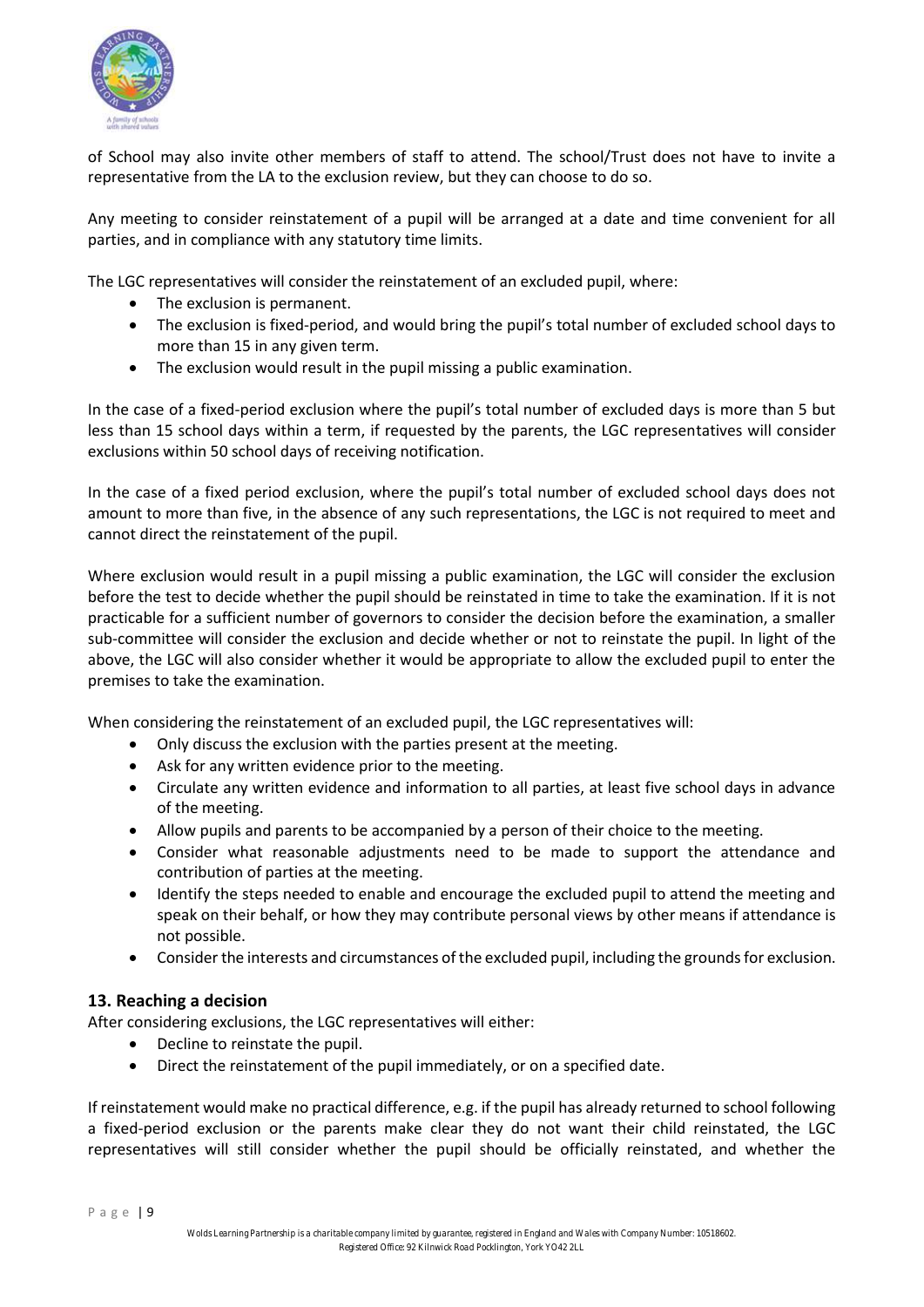

Headteacher/Head of School's decision to exclude the pupil was fair, lawful and proportionate, based on the evidence presented.

The LGC representatives will apply the civil standard of proof when responding to the facts relating to an exclusion, i.e. that on the 'balance of probabilities' it is more likely than not that the facts are true.

To reach a decision, the LGC representatives will:

- Identify the steps they intend to take to ensure that all parties involved will have the opportunity to participate and present their views.
- Ensure that minutes are taken of the meeting as a record of the evidence that was considered.
- Ask all parties to withdraw from the meeting before concluding their decision.
- Consider whether the exclusion of the pupil was lawful, proportionate and fair, considering the Headteacher/Principal's legal duties and any evidence that was presented to the LGC representatives in relation to the decision to exclude.
- Record the outcome of the decision on the pupil's educational records, along with copies, which will be kept for at least six months.
- Make a note of their findings, where they have considered an exclusion but cannot reinstate the pupil.

## **14. Notification of considered exclusions**

The LGC representatives will notify the parents of the excluded pupil, the Headteacher/Head of School and the LA of their decision following the consideration of an exclusion, in writing and without delay.

In the case of a permanent exclusion, where the LGC representatives decides not to reinstate the pupil, they will notify the parents:

- That it is permanent, and their right for it to be reviewed by an independent review panel.
- Of the date by which an application for review must be made.
- Of the name and address of whom the review application should be submitted to.
- That any application should set out the grounds on which it is being made and that, where appropriate, this should include reference to how a pupil's SEND is considered relevant to the exclusion.
- That, regardless of whether a pupil has been identified as having SEND, the parents have a right to require the LGC to ensure a SEND expert attends the review.
- Of the role of the SEND expert that will attend the review, and that the parents will not be charged for this.
- That they are required to make it clear if they wish for a SEND expert to attend the review.
- That they may appoint someone at their own expense to make representations to the panel.

The LGC representatives will also notify parents that, if they believe an exclusion has been issued as a result of discrimination, then they are required to make a claim under the Equality Act 2010 to the First-tier Tribunal (SEND), and that this should be within six months of when the discrimination allegedly took place.

After any conclusion, the LGC representatives will notify the parents, and all other parties involved, of the decision that was made and the reasoning for this, in sufficient detail.

## **15. Removing permanently excluded pupils from the school register**

The Headteacher/Head of School will remove pupils from the school register if:

• 15 school days have passed since the parents were notified of the LGC representatives' decision not to reinstate the pupil and no application for an independent panel review has been received.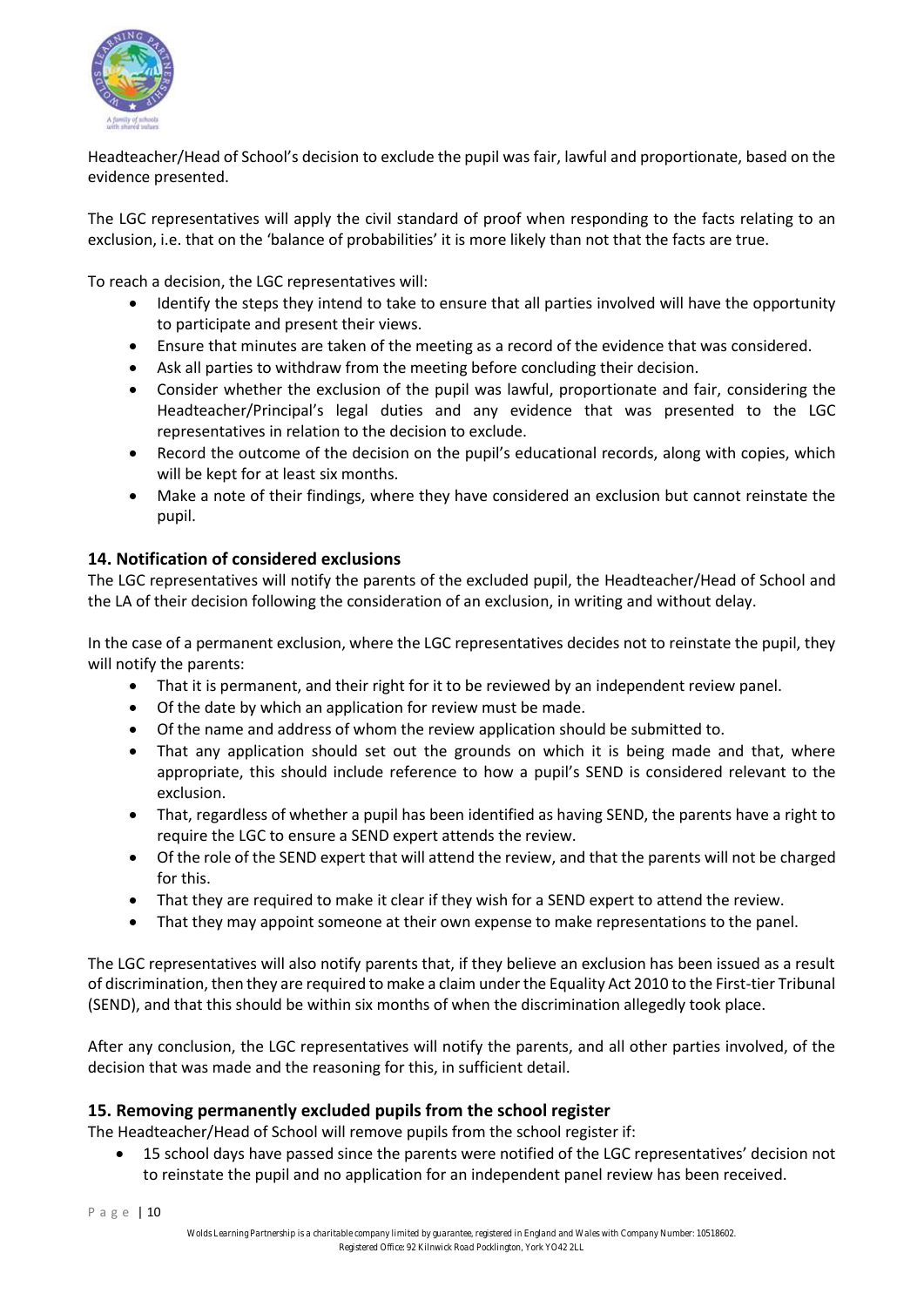

The parents have stated in writing that they will not be applying for an independent panel review following a permanent exclusion.

If an application for an independent panel review has been made within 15 school days, the Headteacher/Head of School will wait until the review has been determined, or abandoned, and until the LGC representatives has completed any reconsideration that the panel recommended or directed it to carry out, before removing the pupil from the school register.

If a pupil's name is to be removed from the register, the Headteacher/Head of School will make a return to the LA, which will include:

- All the particulars which were entered in the register.
- The address of any parent with whom the pupil normally resides.
- The grounds upon which the pupil's name is to be removed from the register.

Any return to the LA will be made as soon as the grounds for removal are met and no later than the date in which the pupil's name was removed.

If a pupil's name has been removed from the register and a discrimination claim is made, the pupil may be reinstated following a decision made by the First-tier Tribunal (SEND) or County Court.

Whilst a pupil's name remains on the admissions register, the appropriate code will be used to mark the pupil's attendance:

- Code B: Education off-site
- Code D: Dual registration
- Code E: Absent and not attending alternative provision

#### **16. Independent review panel**

The Trust Board will review the LGC representatives' decision not to reinstate a permanently excluded pupil if the parents submit their application for this within the required time frame.

The Trust Board is responsible for establishing an independent appeals panel, in line with statutory guidance on exclusions. Advice and support should be sought from the Governance Clerk. The Trust Board will constitute an independent review panel of three or five members that represent the following categories:

- A lay member to chair the panel. This individual will not have worked in any school in a paid capacity.
- A current or former school governor who has served for at least 12 consecutive months in the last 5 years.
- A Headteacher/Head of School/Principal or individual who has been a Headteacher/Head of School/Principal within the last 5 years.

Parents are required to submit their applications within:

- 15 school days of the LGC representatives' notification of their decision.
- 15 school days of the final determination of a discriminatory claim made under the Equality Act 2010.

Any application made outside of this timeframe will not be reviewed.

Parents are able to request an independent panel review even if they did not make a case to, or attend, the LGC representatives' initial consideration of the exclusion.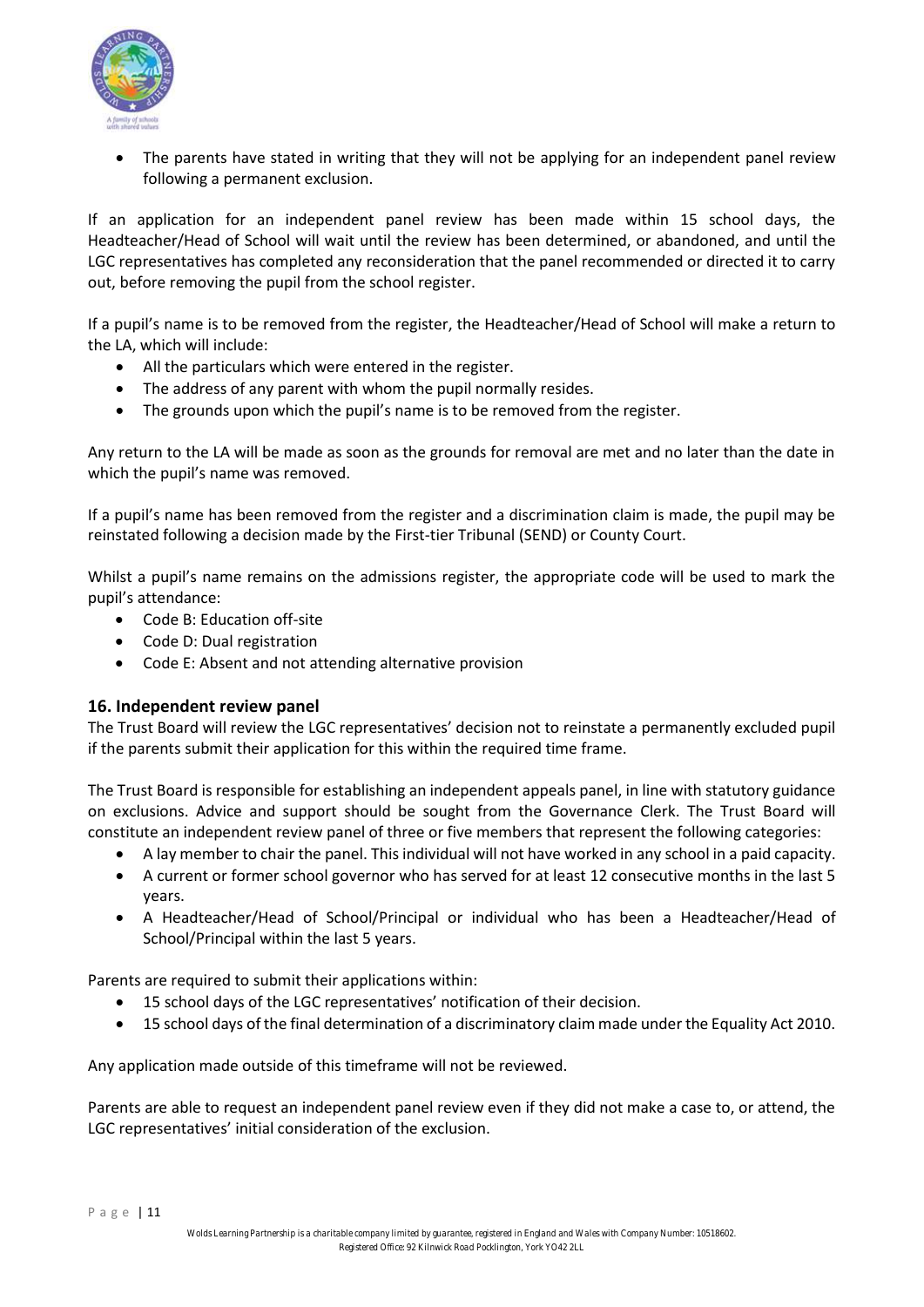

The Trust Board will adhere to all statutory guidelines when conducting an independent panel review, as outlined in the DfE's statutory guidance document 'Exclusion from maintained schools, academies and pupil referral units in England' 2017.

## **17. Appointing a SEND expert**

If requested by parents in their application for an independent review panel, the Trust Board will appoint a SEND expert to attend the panel and cover the associated costs of this appointment.

The Trust Board will make arrangements to indemnify the SEND expert against any legal costs and expenses reasonably incurred as a result of any decisions or actions connected to the review and which are taken in good faith.

Parents have a right to request the attendance of a SEND expert at a review, regardless of whether the school/academy recognises that their child has SEND.

The SEND expert's role is set out in section 18 of this policy.

An individual will not serve as a SEND expert if they have, or at any time have had, any connection with the Trust Board, school/Trust, parents or pupil, or the incident leading to the exclusion, which might reasonably be taken to raise doubts about their ability to act impartially; however, an individual is not taken to have such a connection solely because they are an employee of the Trust Board.

The SEND expert will be a professional with first-hand experience of the assessment and support of SEND, as well as an understanding of the legal requirements on schools in relation to SEND. Examples of suitable individuals might include educational psychologists, specialist SEND teachers, SENCOs and behaviour support teachers.

Recently retired individuals are not precluded from fulfilling this role; however, during interview, the Trust Board will assess the knowledge of such individuals in order to ensure that they have a good understanding of current practice and the legal requirements on schools in relation to SEND.

Whilst individuals are not automatically taken to be partial simply because they are an employee of, or contracted by, the Trust Board, they will not have had any previous involvement in the assessment or support of SEND for the excluded pupil, or siblings of the excluded pupil. The Trust Board will request that prospective SEND experts declare any conflict of interest at the earliest opportunity.

The final decision on the appointment of a SEND expert is for the Trust Board to make, but it will take reasonable steps to ensure that parents have confidence in the impartiality and capability of the SEND expert. Where possible, this will include offering parents a choice of SEND expert.

The Trust Board will determine the amount of any payment in relation to the appointment of the SEND expert, such as financial loss, travel and subsistence allowances.

## **18. The role of a SEND expert**

The SEND expert's role is comparable to an expert witness, providing (orally and/or written) impartial advice to the panel on how SEND might be relevant to the exclusion. The SEND expert will base their advice on the evidence provided to the panel. The SEND expert's role does not include assessing the pupil's SEND.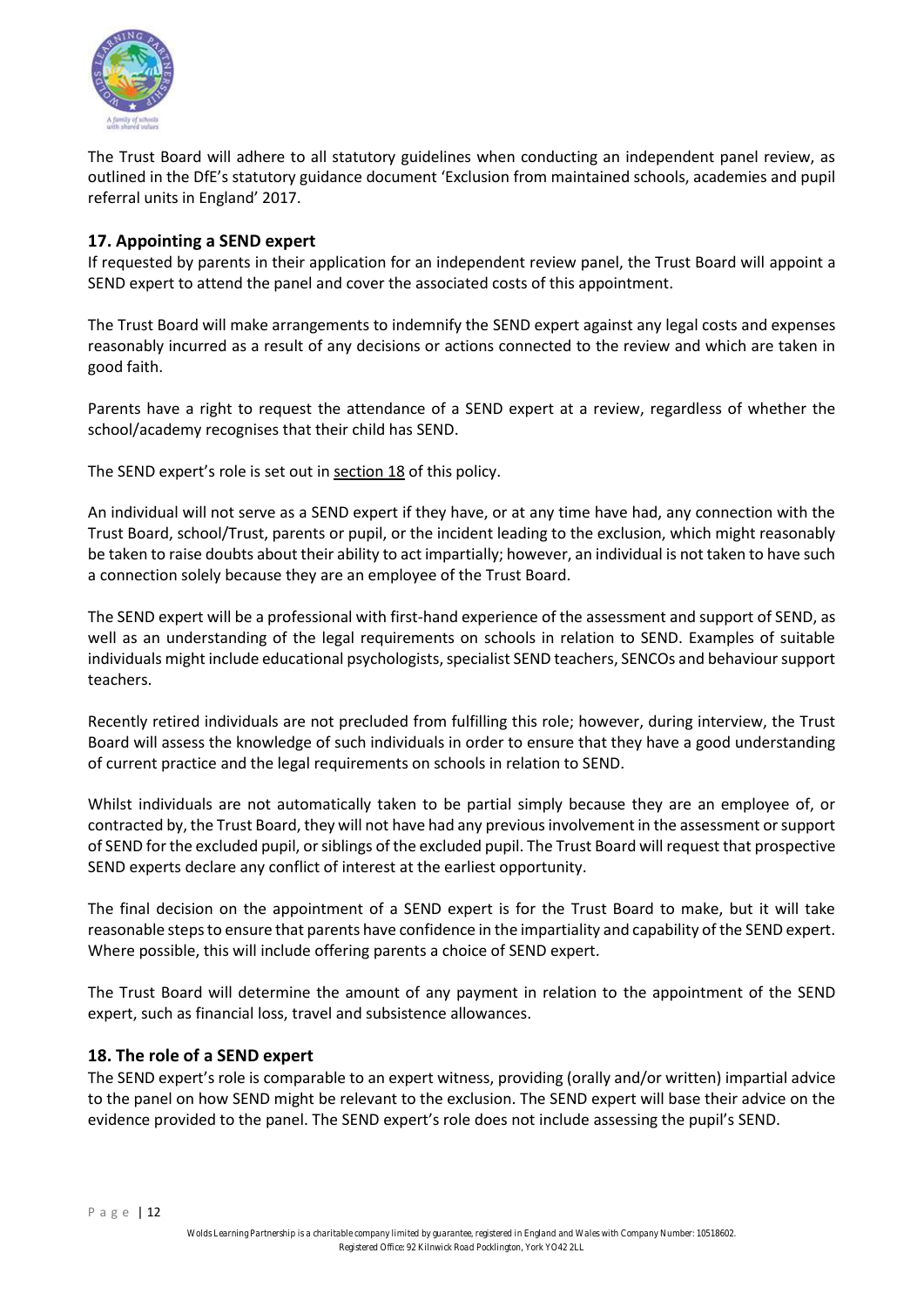

The focus of the SEND expert's advice will be on whether the school's policies which relate to SEND, or the application of these policies in relation to the excluded pupil, were legal, reasonable and procedurally fair. If the SEND expert believes that this was not the case, they will, where possible, advise the panel on the possible contribution this could have made to the circumstances of the pupil's exclusion.

Where the school does not recognise that a pupil has SEND, the SEND expert will advise the panel on whether they believe the school acted in a legal, reasonable and procedurally fair way with respect to the identification of any SEND that the pupil may potentially have, and any contribution that this could have made to the circumstances of the pupil's exclusion.

The SEND expert will not criticise a school's policies or actions simply because they believe a different approach should have been followed or because another school might have taken a different approach.

## **19. Appointing a clerk**

The Trust Board will decide whether to appoint a clerk to the independent review panel, or to make alternative arrangements to administer the panel.

Where a clerk is appointed the Trust Board will ensure that the clerk did not serve as clerk to the LGC representatives when the decision was made not to reinstate the pupil.

#### **20. The role of a clerk**

The clerk's role is to provide advice to the panel and parties to the review on procedure, law and statutory guidance on exclusions.

The clerk will:

- Identify, in advance of the meeting, whether the excluded pupil wishes to attend the panel hearing, taking reasonable steps to enable the pupil to feedback their views, irrespective of their attendance.
- Identify, in advance of the meeting, whether any alleged victims of the incident(s) leading up to the exclusion wish to attend the panel hearing, taking reasonable steps to enable them to feedback their views, irrespective of their attendance.
- Ensure that the panel is able to hear from any witnesses to the incident(s) leading to the exclusion, considering the fact that some of these people may be pupils at the school/Trust. Pupils under 18 will not be allowed to appear in person without parental consent.
- Inform the parents, Headteacher/Head of School, LGC and the Trust Board, that they are entitled to make oral and written representations to the panel, attend the hearing, and be represented.

Ensure that all parties are:

- Provided with copies of relevant papers at least five school days before the review, notifying the panel if any requested documents have not been provided in case the panel wishes to adjourn until a later date.
- Informed about who is attending the meeting, and what their roles are.
- Attend the review and ensure that minutes are produced in accordance with instructions from the independent review panel.

Where a clerk is not appointed, the Trust Board will undertake the functions outlined in section 19 of this policy.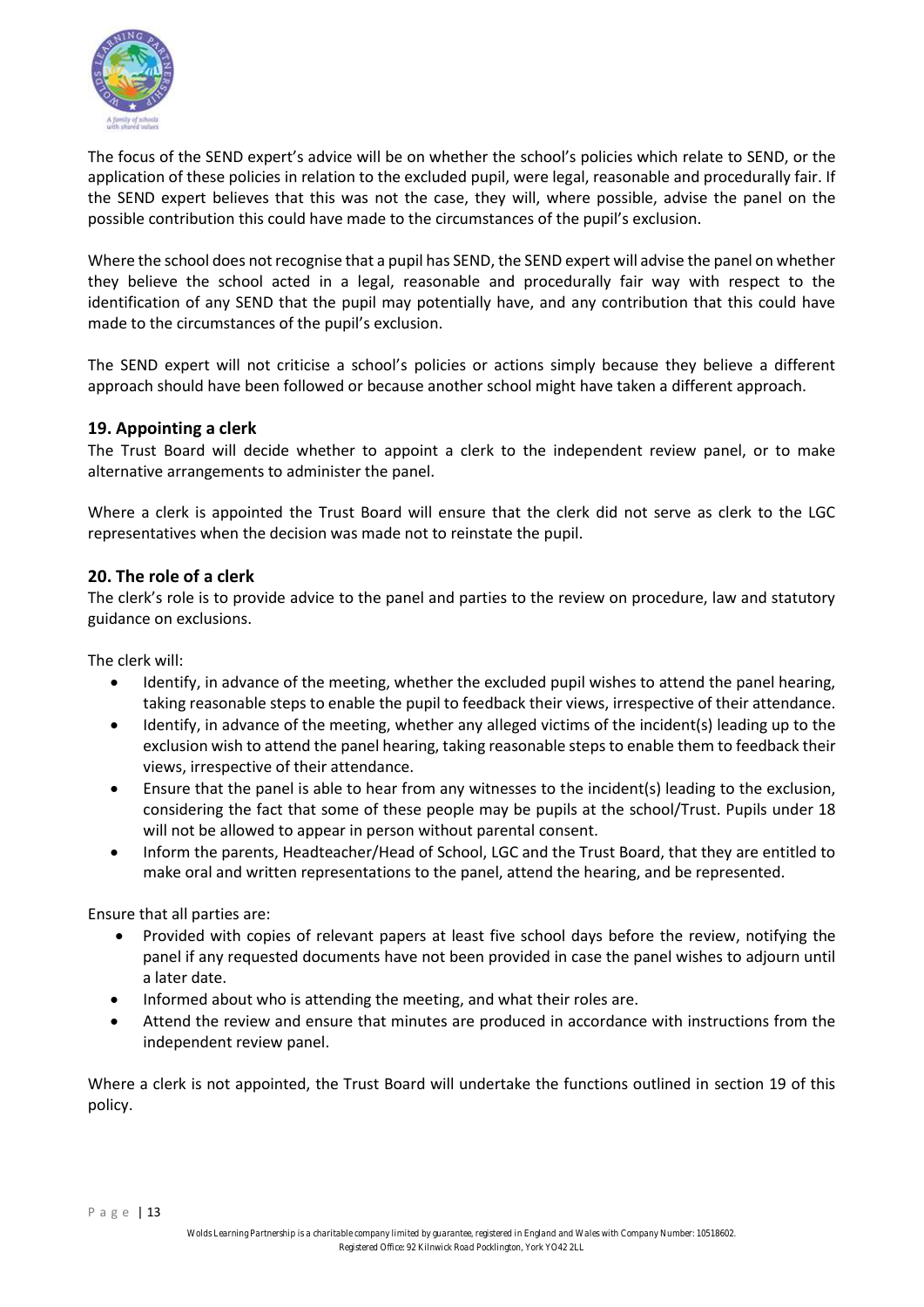

## **21. The duties of independent review panel members in the conduct of a review panel**

The role of the panel is to review the LGC representatives' decision not to reinstate a permanently excluded pupil. In reviewing the decision, the panel will consider the interests and circumstances of the excluded pupil, including the circumstances in which the pupil was excluded, and have regard to the interests of other pupils and people working at the school/Trust.

The panel will apply the civil standard of proof, rather than the criminal standard of 'beyond reasonable doubt'.

Following the review, the panel will do one of the following:

- Uphold the decision.
- Recommend that the LGC reconsiders reinstatement.
- Quash the decision and direct that the LGC reconsiders reinstatement.

The panel's decision does not have to be unanimous and can be decided by a majority vote. It is binding on the pupil, parents, the LGC, Headteacher/Head of School and the Trust Board.

#### **22. Reconsidering reinstatement following a review**

Where the independent review panel instructs the LGC to reconsider their decision not to reinstate a pupil. they will do so within 10 school days of being given notice of the review panel's decision.

The school/Trust is aware that if, following an instruction to reconsider, the LGC does not offer to reinstate the pupil, then the school/Trust will be required to make a payment of £4,000 directly to the LA area in which the school/Trust is located.

Where the independent review panel recommends that the LGC should reconsider their decision not to reinstate a pupil, they will do so within 10 school days of being given notice of the review panel's decision.

If, following reconsideration, the LGC offers to reinstate the pupil but the parents decline, no adjustment will be made to the Trust's budget.

Following reconsideration, the LGC will notify the parents, the Headteacher/Head of School and the LA of their reconsidered decision and the reasons for this.

#### **23. Criminal investigations**

The Headteacher/Head of School will not postpone taking a decision to exclude a pupil due to a Police investigation being underway, or any criminal proceedings that are in place.

The Headteacher/Head of School will give particular consideration when deciding to exclude a pupil where evidence is limited by a police investigation, to ensure that any decision made is fair and reasonable.

If the LGC is required to consider the Headteacher/Head of School's decision in these circumstances, they will not postpone the meeting and will decide based on the evidence available.

#### **24. Training requirements**

The Trust Board will ensure that all independent review panel members and clerks have received training within the two years prior to the date of the review.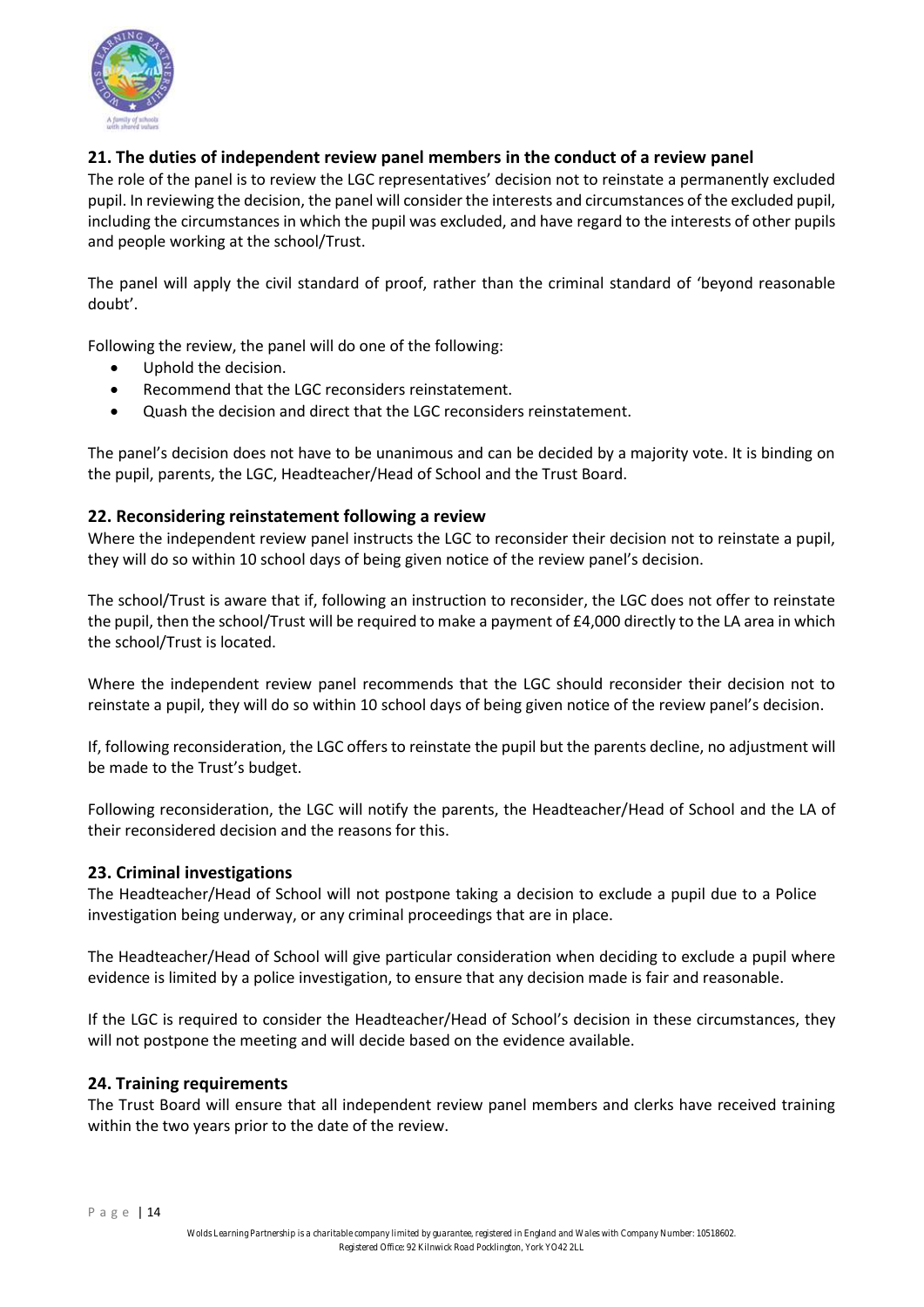

Training will cover:

- The requirements of the legislation, regulations and statutory guidance governing exclusions.
- The need for the panel to observe procedural fairness and the rules of natural justice.
- The role of the chair of a review panel.
- The role of the clerk to a review panel.
- The duties of Headteachers/Head of School, LGC and the panel under the Equality Act 2010.
- The effect of section 6 of the Human Rights Act 1998 and the need to act in a manner compatible with human rights protected by that Act.

Clerks will also have an up-to-date understanding on developments in case law which are relevant to exclusion.

## **24. Monitoring and review**

This policy will be reviewed annually by the Local Governing Committee, supported by advice and guidance from the Headteacher/Principal.

The next scheduled review date for this policy is listed on the cover page.

All members of staff will be required to familiarise themselves with this policy as part of their induction programme.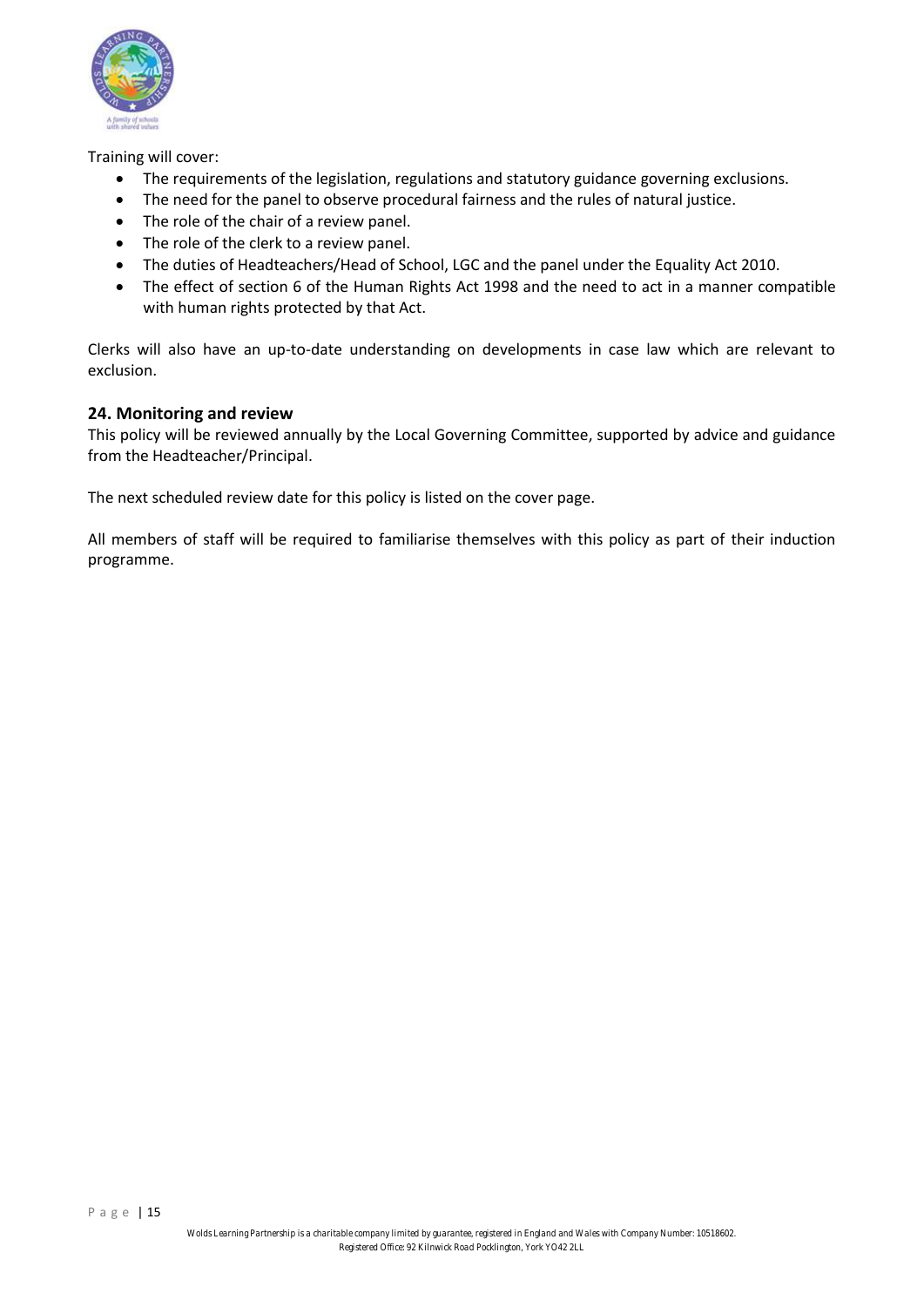

## **Appendix A: Reviewing the Headteacher/Head of School's Exclusion Decision**

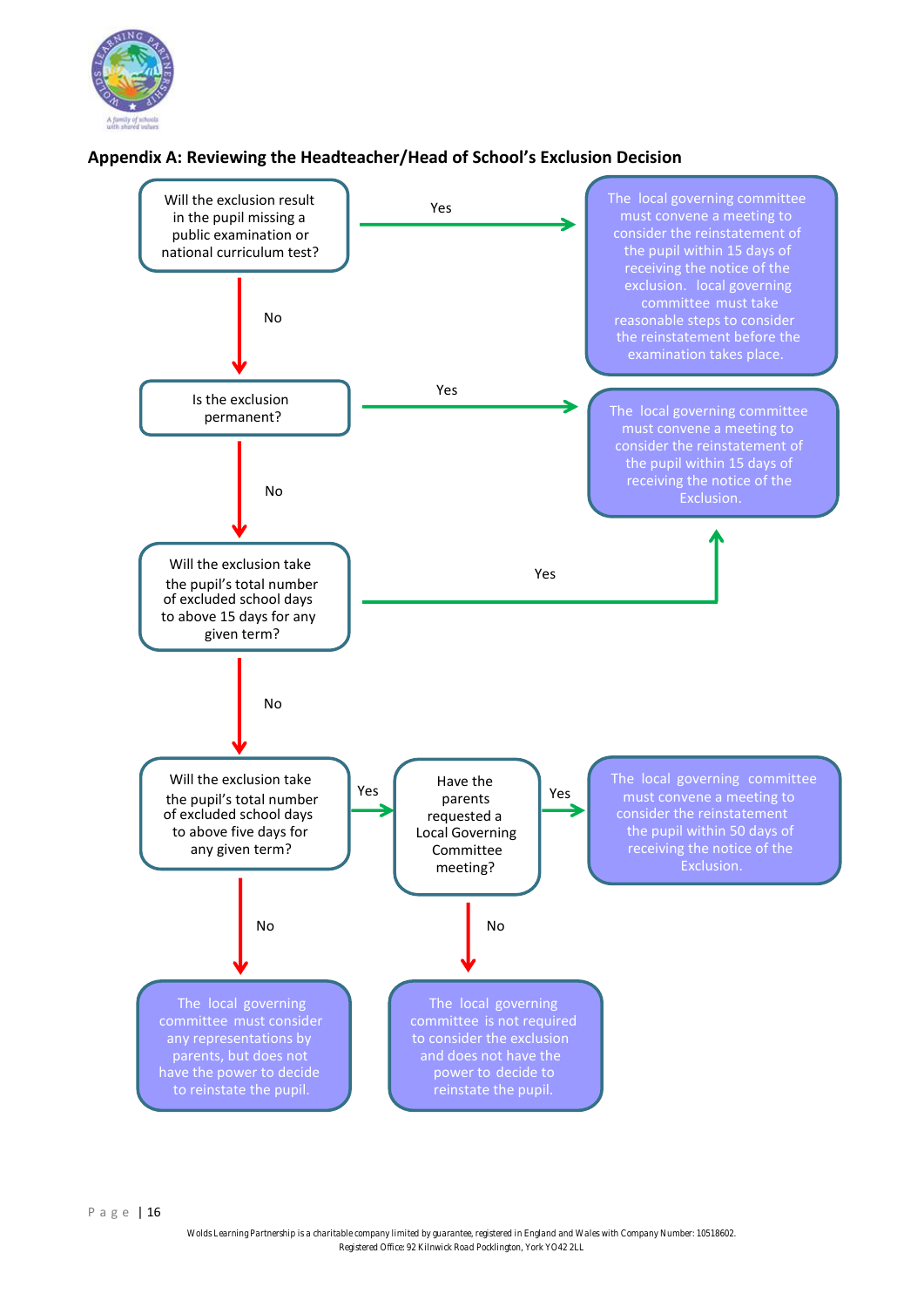

## **Appendix B: Changes to the exclusion process during the coronavirus (COVID19) pandemic**

The government has introduced **[new regulations](http://www.legislation.gov.uk/uksi/2020/543/contents/made)** that change some of the procedures that must be followed in relation to an exclusion, to give greater flexibility to schools, parents and LAs during the coronavirus (COVID-19) outbreak. They apply to all maintained schools, academies (including alternative provision academies, but excluding 16-19 academies) and PRUs.

Please note that 'governing board' is used in this appendix to include the governing board of a maintained school and the management committee of a PRU or academy trust.

Some temporary changes have been made to the school exclusion process due to the coronavirus (COVID-19) pandemic. The arrangements and procedures that must follow a decision to exclude on disciplinary grounds, as set out in our wider Exclusion Policy above, remain unchanged unless noted within this appendix.

This appendix sets out what these changes are and what this means for our exclusion procedures in practice.

#### **1 Legal framework**

- 1.1 This appendix has due regard to the related legislation and statutory guidance including, but not limited to, the following:
	- The School Discipline (England) (Coronavirus) (Pupil Exclusions and Reviews) (Amendment) Regulations 2020
	- DfE (2020) 'Changes to the school exclusion process during the coronavirus (COVID-19) outbreak'

#### **2 Application of arrangements**

- 2.1 All exclusions occurring between 1 June 2020 and 24 September 2020 (inclusive) are subject to amended arrangements with regards to:
	- The use of remote access technology for meetings relating to exclusions.
	- The deadline for applications for an independent review.
	- Timescale amendments, under certain circumstances.
- 2.2 Meetings relating to exclusions occurring between 25 September 2020 and 24 March 2021 will take place within the normal timescales set out in the main body of this policy.
- 2.3 The governing board and arranging authority for independent review panels (IRPs) will take all reasonable steps to meet the normal timescales for exclusions occurring after 24 September 2020. In doing this, they will:
	- Consider the DfE's 'Guidance for full opening: schools.
	- Facilitate remote access meetings where it is not reasonably practicable to meet in person.
- 2.4 If deadlines are missed due to the coronavirus pandemic, the meeting will be held as soon as it becomes reasonably practicable to meet either in person or via remote access.
- 2.5 Any exclusions covered by these arrangements will continue to be subject to them until the procedures for scrutiny of the exclusion have been exhausted.
- 2.6 For the purpose of this appendix, an exclusion will be taken as having 'occurred' on the first day of the exclusion, not the date when the decision to exclude was made or communicated.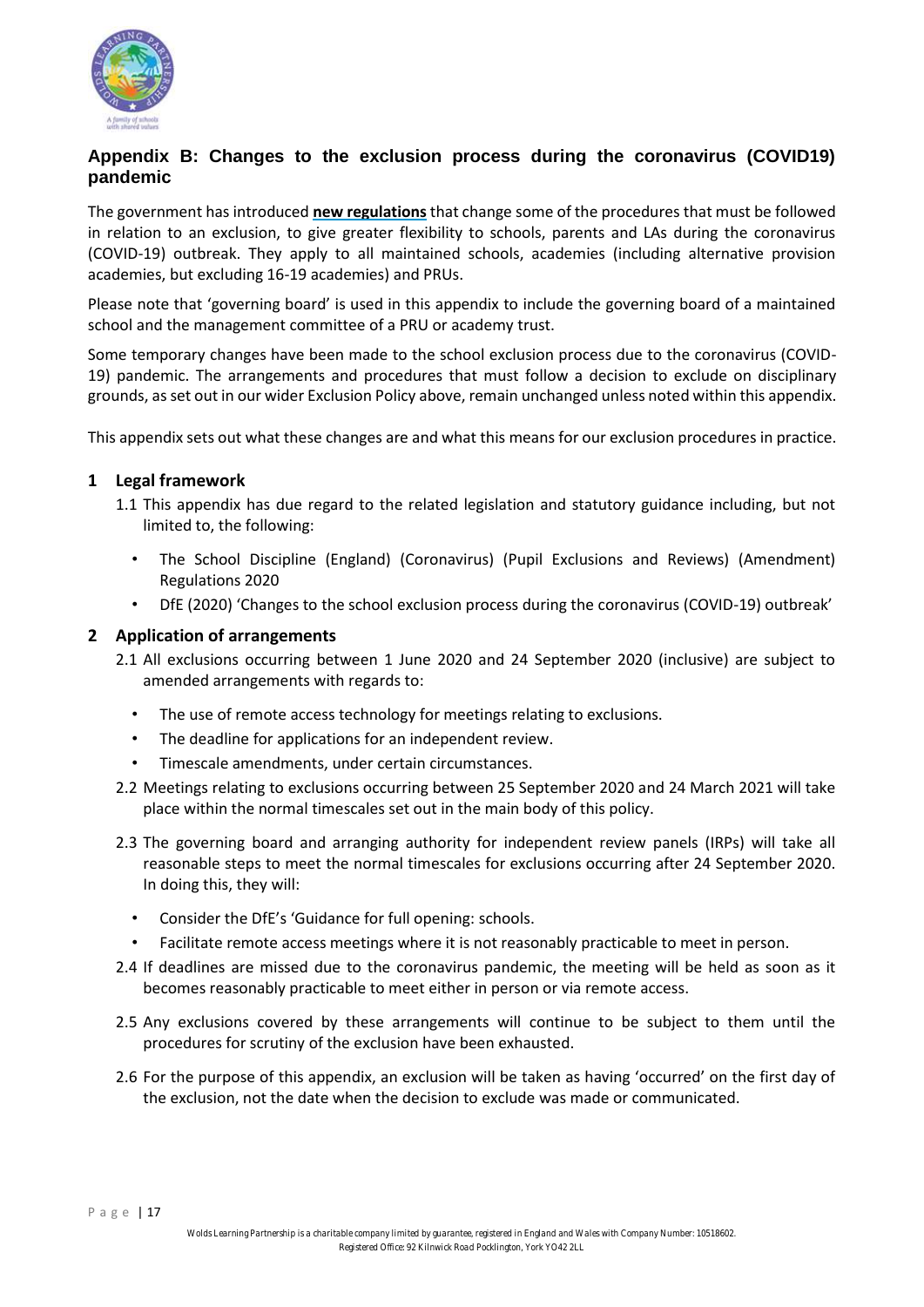

## **3 Deciding whether a meeting should be held remotely**

- 3.1 For exclusions occurring between 1 June 2020 and 24 March 2021 (inclusive), meetings of the governing board or IRP will be held via remote access if:
	- It is not reasonably practicable for the meeting to take place in person, within the usual timescales, due to coronavirus.
	- The governing board (or arranging authority if the meeting is an IRP) is satisfied that:
		- All the participants agree to the use of remote access.
		- All the participants have access to the technology that will allow them to hear and speak throughout the meeting, and to see and be seen if a video call is used.
		- All the participants will be able to put across their point of view or fulfil their function.
		- The meeting can be held fairly and transparently via remote access.
- 3.2 The governing board (or arranging authority if the meeting is an IRP) will be responsible for ensuring these conditions are met before a meeting takes place.
- 3.3 When determining whether it would be reasonably practicable to meet in person, the governing board or arranging authority will assess:
	- The facts of the case.
	- The circumstances in which a meeting could be expected to take place.
	- The needs of the intended participants.
	- The latest public health guidance.

#### **4 Arranging a remote access meeting**

- 4.1 The governing board or arranging authority will explain the technology they propose to use to participants and will ensure that the participants (particularly pupils and their parents) know that they do not have to agree to a meeting being held via remote access.
- 4.2 Pupils and parents involved in meetings will be made aware that if they do not consent to a remote access meeting, the meeting is likely to be delayed.
- 4.3 Where a parent or pupil has consented to a remote access meeting, all other participants will make reasonable efforts to accommodate that preference unless there is a clear reason not to.
- 4.4 The normal requirements for who must be invited to a meeting (as set out in the wider policy) remain in place; however, those who have no intention of taking part in the meeting will not be treated as 'participants' for the purpose of the arrangements in this appendix.
- 4.5 Governing boards, arranging authorities and panel members will comply with equalities legislation and recognise that some participants may find it difficult to participate in a remote access meeting, e.g. if they have SEND or EAL.
- 4.6 The chair of the meeting will check that the participants understand the proceedings and can engage with them, to ensure the meeting is conducted fairly.
- 4.7 Once the meeting starts, if it cannot proceed fairly (e.g. if a participant cannot access it), the meeting will be adjourned.
- 4.8 The use of remote access will not alter any other procedural requirements that apply during the meeting.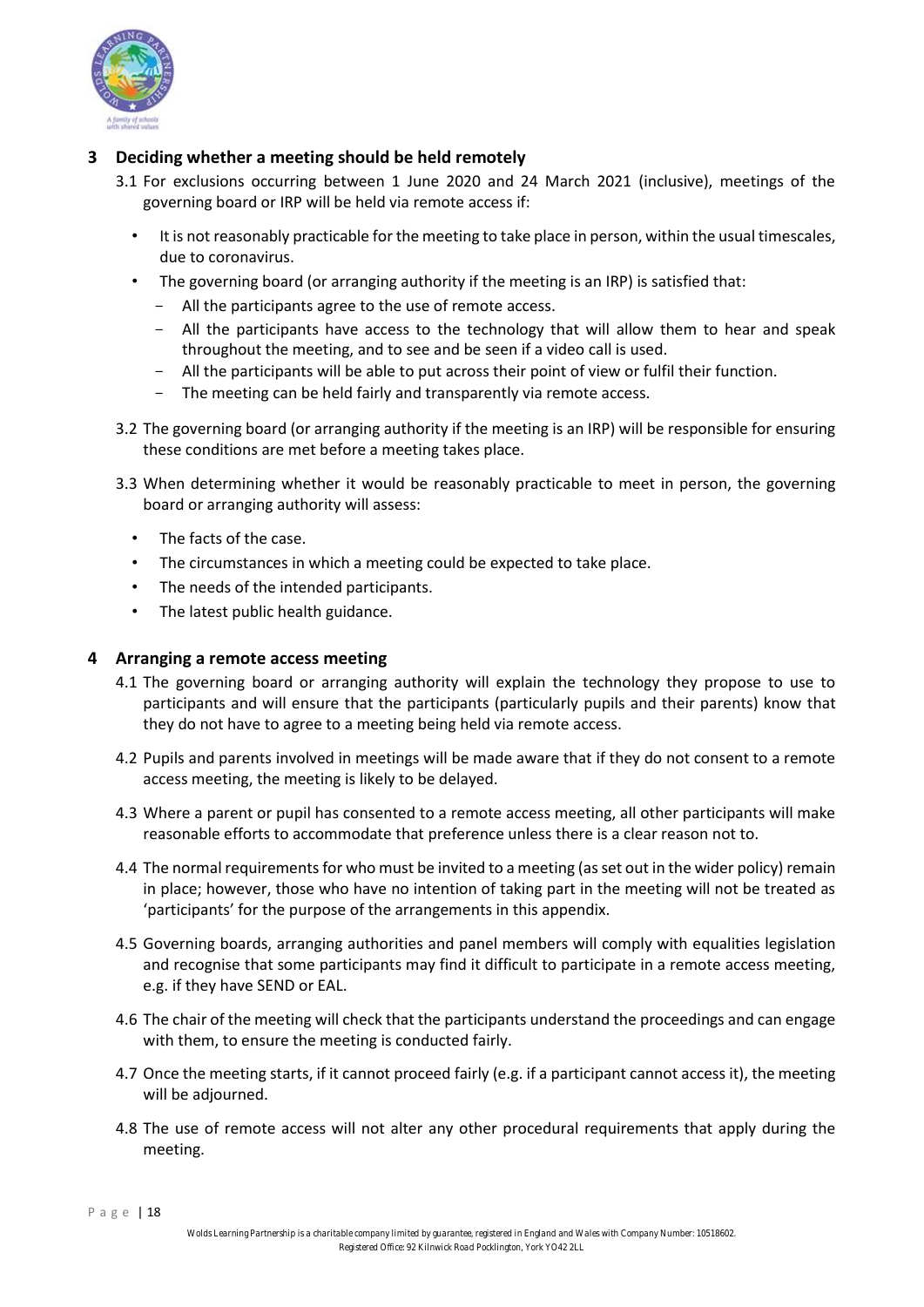

- 4.9 Though written representations will be considered, solely paper-based meetings will not be permitted.
- 4.10As long as the conditions for a remote access meeting are met, it will be possible for some participants to attend a meeting in person and for others to join via remote access.
- 4.11To help meetings run smoothly and ensure they are accessible for participants, the governing board or the arranging authority will:
	- Provide clear instructions to participants about how to join the meeting virtually, and distribute the relevant papers in a timely manner ahead of the meeting.
	- Indicate a named person who participants can contact to discuss any questions they may have before the meeting.
	- Ensure the chair is prepared to explain the agenda at the start of the meeting, and to provide clear guidance on how the meeting will be run.
	- Consider holding a pre-meeting with participants to check that the available technology is suitable and that all participants understand how to access the meeting.

## **5 Applications for independent reviews of exclusions**

This section applies to all exclusions occurring between 1 June 2020 and 24 March 2021 (inclusive).

- 5.1 Where the governing board declines to reinstate a pupil, who has been permanently excluded, their parents (or the pupil if they are 18 or over) can apply for a review of this decision.
- 5.2 For exclusions covered under these arrangements (as set out in 2.1 and 2.2 of this appendix), the deadline for applications will be increased to 25 school days from the date on which notice in writing of the governing board's decision was given to parents (or the pupil if they are aged 18 or over).
- 5.3 The school will wait for the extended period of 25 school days to pass without an application having been made before deleting the name of the permanently excluded pupil from the admissions register.

## **6 Meetings of independent review panels to consider permanent exclusions**

This section applies to all exclusions occurring between 1 June and 24 September (inclusive).

- 6.1 If it has not be reasonably practicable for a review panel to meet in person within 15 school days due to coronavirus and it has not been possible to hold a remote meeting, the limit will be extended to 25 school days, or as long as reasonably necessary for a reason related to coronavirus.
- 6.2 The arranging authority will arrange for overdue meetings to take place via remote access, if the conditions can be met, or in person as soon as it is safe and practicable to do so.

## **7 Meetings to consider permanent and fixed-term exclusions**

This section applies to all exclusions occurring between 1 June and 24 September (inclusive).

- 7.1 If a pupil is permanently excluded or received a fixed-term exclusion which results in them having been excluded for 16 or more days in a term, the governing board will try to meet to discuss reinstatement within 15 school days.
- 7.2 If it has not been reasonably practicable for the governing board to meet in person within 15 school days due to coronavirus, and it has not been possible to hold a remote meeting, the limit will be extended to 25 school days, or as long as reasonably necessary for a reason related to coronavirus.
- 7.3 If a pupil receives a fixed-term exclusion which results in them having been excluded for at least 6 school days in a term but not more than 15 school days in that term, and the parent (or pupil if they